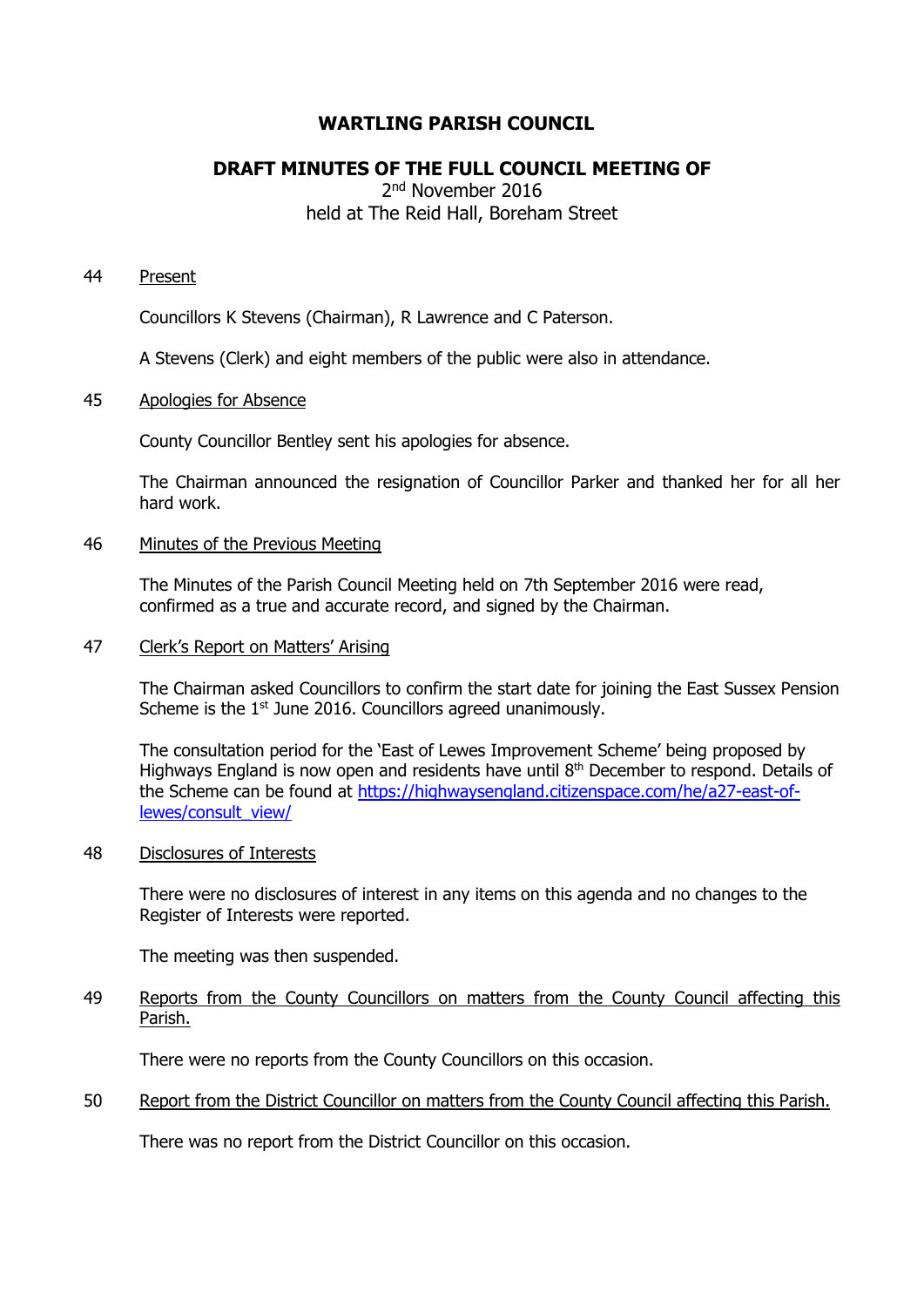## 51 Questions from Members of the Public

There were no questions from the public on this occasion.

The meeting was then re-opened.

## 52 Reports

- a) Planning There has been one planning application since the last Full Council Meeting. The planning application was WD/2016/2200LB and was to replace two rear aluminium framed sliding glass display cabinet units with anthracite grey powdercoated purpose made aluminium sliding door units at the Old Forge in Boreham Hill. Councillors resolved they had no objections to the application as long as it meets the requirements of the Listed Building Authority.
- b) Environment North

There was nothing new to report on this occasion.

c) Footpaths

There was nothing new to report on this occasion.

d) Environment South

There have been no new reports of any fly tipping.

e) Highways

The three potholes near the industrial estate by Chilley Farm have now been filled. Two were filled on the first visit and the third on a second visit.

Councillors Lawrence and Stevens attended the East Sussex Association of Local Council's (ESALC) Annual General Meeting held on the 4<sup>th</sup> October where representatives from ESCC Highways explained they prioritise each pothole and repair them in order because they find it is the most cost efficient way of doing so.

The water leak by The Lamb over the Wartling Road has been reported to Highways again.

f) Police

Through ESALC, Councillor Stevens regularly meets the Chief Constable of Sussex Police and he is due to meet him again in November. The increasing number of cycle races is of real concern to residents and the police alike.

Details of all Sussex Police's activities can be found on <https://www.sussex.police.uk/>

### g) Communication

Two new cabinets have been installed which they will enable a fibre-to-the-cabinet solution to be delivered to this area by the end of this year, BT permitting.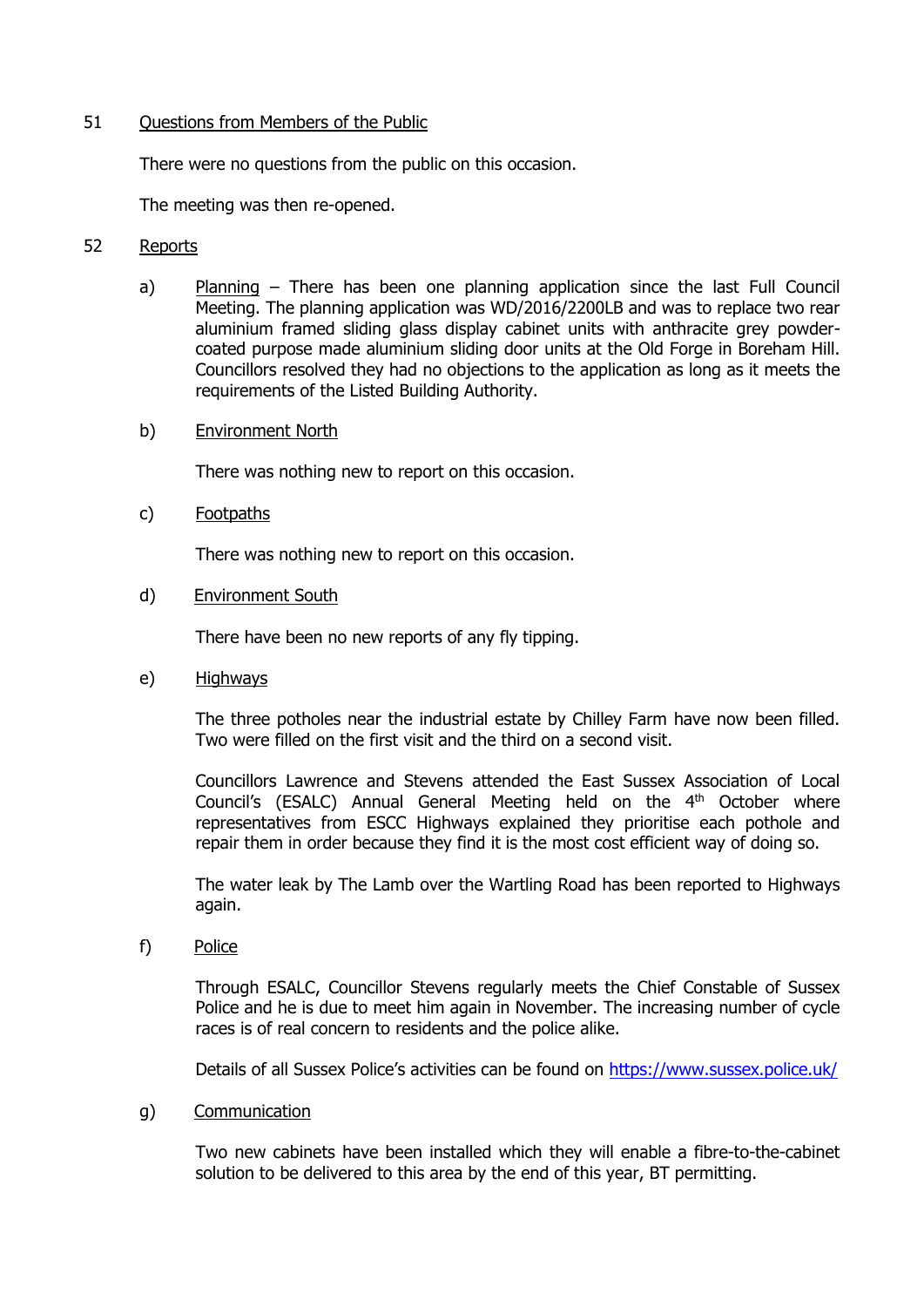Some residents have reported a recent drop in their broadband speeds and are therefore encouraged to change to fibre optic broadband.

#### h) Speedwatch

The Speedwatch Team met in September and October.

Three sessions were arranged for Project EDWARD Day on 21<sup>st</sup> September. The first session took place outside the Lamb between 8am and 9am and 17 offences were recorded. The second was held at Boreham Street between 12pm and 1pm and 3 offences were reported. The third was at Windmill Hill between 4pm and 5pm. No one was reported but the Police had just been carrying out a similar exercise there.

According to TISPOL (the European Traffic Police Network) statistics, there were 43 road deaths across 31 countries on that day compared with 70 fatalities on the same day in 2015, 19 countries recorded zero fatalities. 7 other countries recorded a reduction in fatalities, compared with the same day in 2015, and three countries recorded an increase in fatalities.

The Speedwatch Team met again on the  $24<sup>th</sup>$  and  $25<sup>th</sup>$  October and recorded four more offences.

i) Trees

There was nothing new to report on this occasion.

#### 53 Reports from Outside Meetings and Courses

Councillors Stevens and Lawrence attended the ESALC AGM which is covered in minute 52 (e).

### 54 Finance Update

Councillors noted and accepted the accounts to 29th September 2016 and after careful consideration resolved that the precept for 2017-2018 will be £6500. This amount has been agreed to keep the precept in line with its existing expenditure, and is subject to any changes in legislation announced by Central Government in December/January.

## 55 Website

Wartling Parish Council has received two price to upgrade its website and Councillors asked the Clerk to check the hosting costs of one and report back.

## 56 Councillor Vacancy

The Parish Council currently has four vacancies for Parish Councillors. Anyone who is interested is asked to contact either the Chairman on [keithbd.stevens@btinternet.com,](mailto:keithbd.stevens@btinternet.com) the Clerk on [wartlingpc@btinternet.com](mailto:wartlingpc@btinternet.com) or any of the existing Councillors.